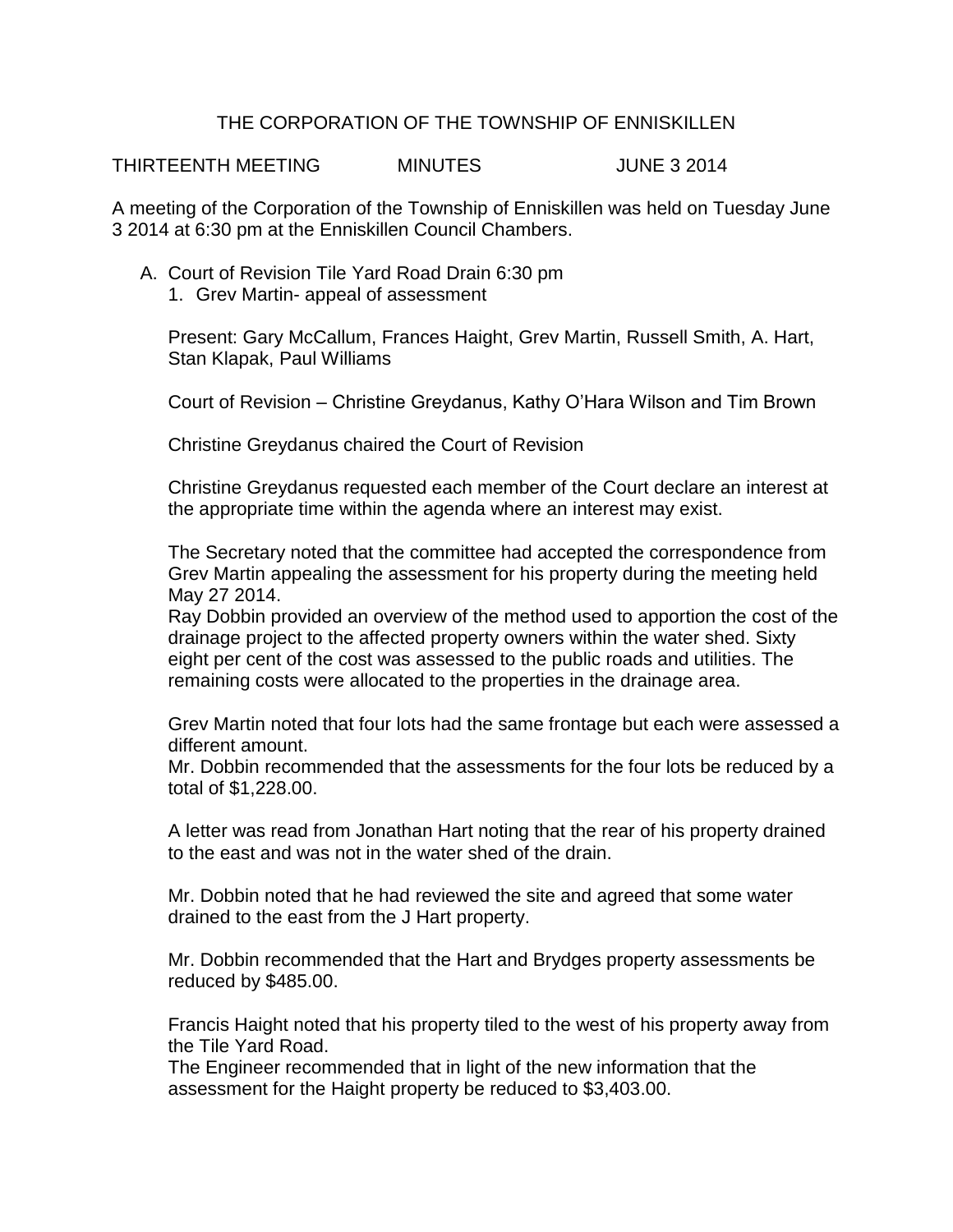## THIRTEENTH MEETING 2 JUNE 3 2014

Stan Klapak questioned about the area assessed into the drain from his property. The Engineer reported that the drainage area was generally from the house to the west.

Paul Williams questioned why his assessment could not be reduced.

Stan Klapak questioned why so much money had been estimated for miscellaneous costs in the detailed estimates.

Tim Brown explained that the Town of Petrolia found it difficult to address the concerns being expressed by Town residents affected by the report. The residents had presented to Council concerns about paying for storm drainage in their property purchase and after the fact being assessed to a municipal drainage project.

A discussion took place in regards to the number of drainage projects that the Town of Petrolia could be affected by.

Mayor Marriott noted that he had discussed the matter with the Mayor of Petrolia with the intent to address future issues associated with drainage projects.

## Moved by Kathy O'Hara Wilson

Seconded by Tim Brown

That the schedule of assessment for the construction of the Tile Yard Road Drain be amended as follows:

- 1. That the total assessment for the property of Francis Haight (90-061) be reduced to \$3,403 and the remaining assessment be added to the Township of Enniskillen assessment on Tile Yard Road,
- 2. That the assessment for the properties in the Township of Enniskillen be reduced as follows: B Johnson reduced \$40, C Wagner reduced \$328, G Martin reduced \$288, R Smith reduced \$170 and S Klapak reduced \$402 with the remaining \$1,228 added to the Tile Yard Road assessment of the Township of Enniskillen.
- 3. That the assessment for the properties in the Town of Petrolia be reduced as follows: J & D Hart be reduced by \$458 and R Brydges be reduced by \$27 with the remaining \$485.00 added to the Town of Petrolia assessment on First Ave.

Carried.

The Chair adjourned the Court of Revision.

Present: Kevin Marriott. Mary Lynne McCallum, Kathy O'Hara Wilson and Christine **Greydanus** 

Mayor Marriott chaired the meeting of Council.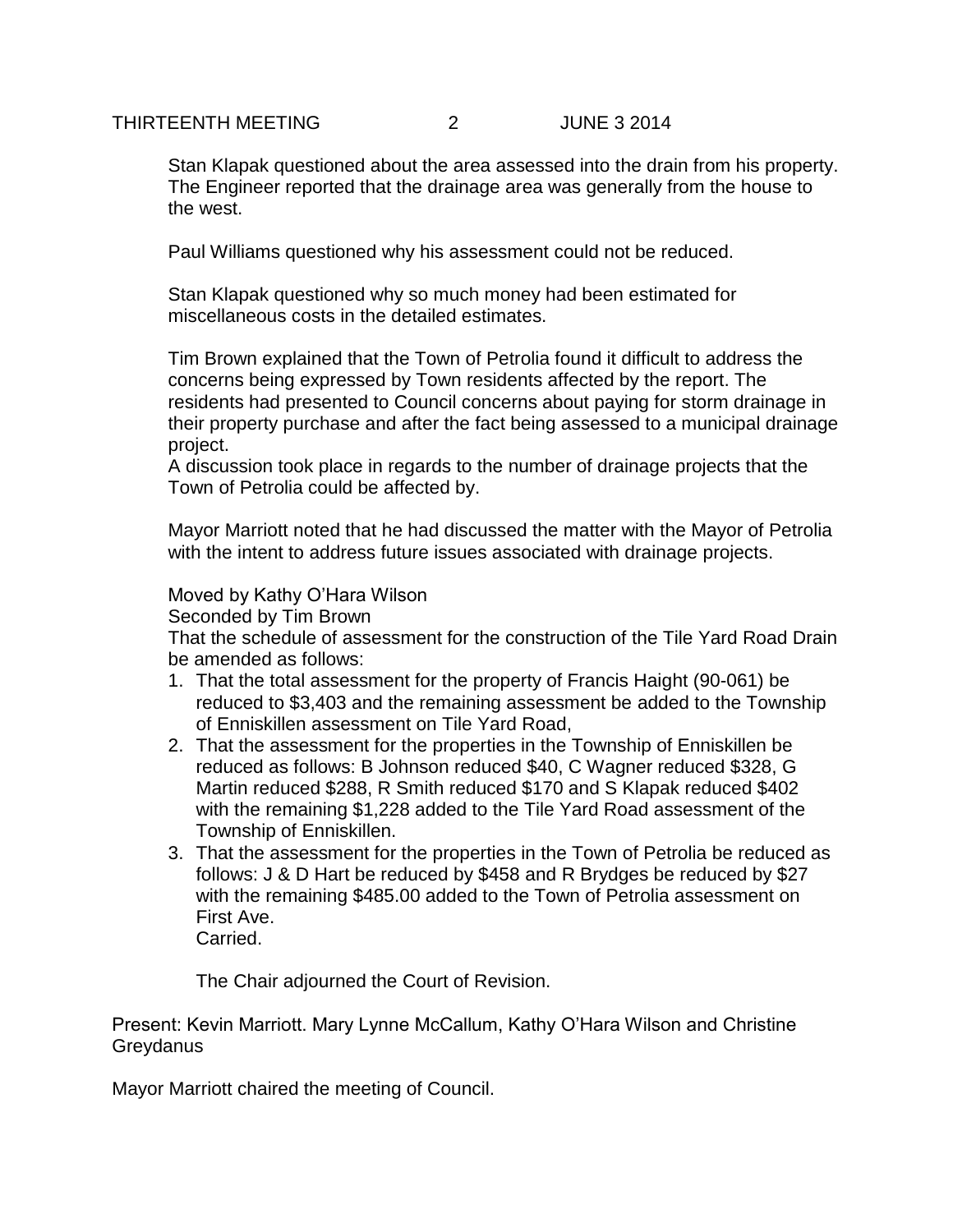Pecuniary Interest

Mayor Marriott requested that each member of Council declare an interest at the appropriate time within the agenda where an interest may exist.

B. Minutes

Moved by Councillor McCallum Seconded by Councillor O'Hara Wilson That the minutes of the meeting of May 27 2014 be adopted as circulated. Carried.

C. Interview: Public Works Drainage: Tender Results Tile Yard Road Drain

Cope Construction- \$386,925.56 Murray Mills Excavating- \$307,013.71 Birnam Excavating- \$455,499.56

Moved by Councillor Greydanus Seconded by Councillor O'Hara Wilson That the low tender from Murray Mills Excavating for the Tile Yard Road Drain be accepted subject to appeals of the Tile Yard Road Drain report. Carried.

Request for Culvert replacement E Smith- Hunter Drain, S McPhail-Kelly Drain

Mr. Dobbin reported that he had inspected the culvert at Mr. Smith's property and recommended that the culvert be replaced. The Hunter Drain report provided clear maintenance provisions to permit the replacement of the culvert. He recommended that J& L Henderson be engaged to replace the culvert. He noted that Mr. Henderson was in the area working on other Township projects.

Moved by Councillor O'Hara Wilson Seconded by Councillor McCallum That the culvert of E Smith on the Hunter Drain be replaced. Carried.

Mr. Dobbin noted that the culvert of Scott McPhail was on the Kelly Drain. He recommended that a site meeting be held to determine if additional culverts needed to be replaced on the drain.

Moved by Councillor O'Hara Wilson Seconded by Councillor McCallum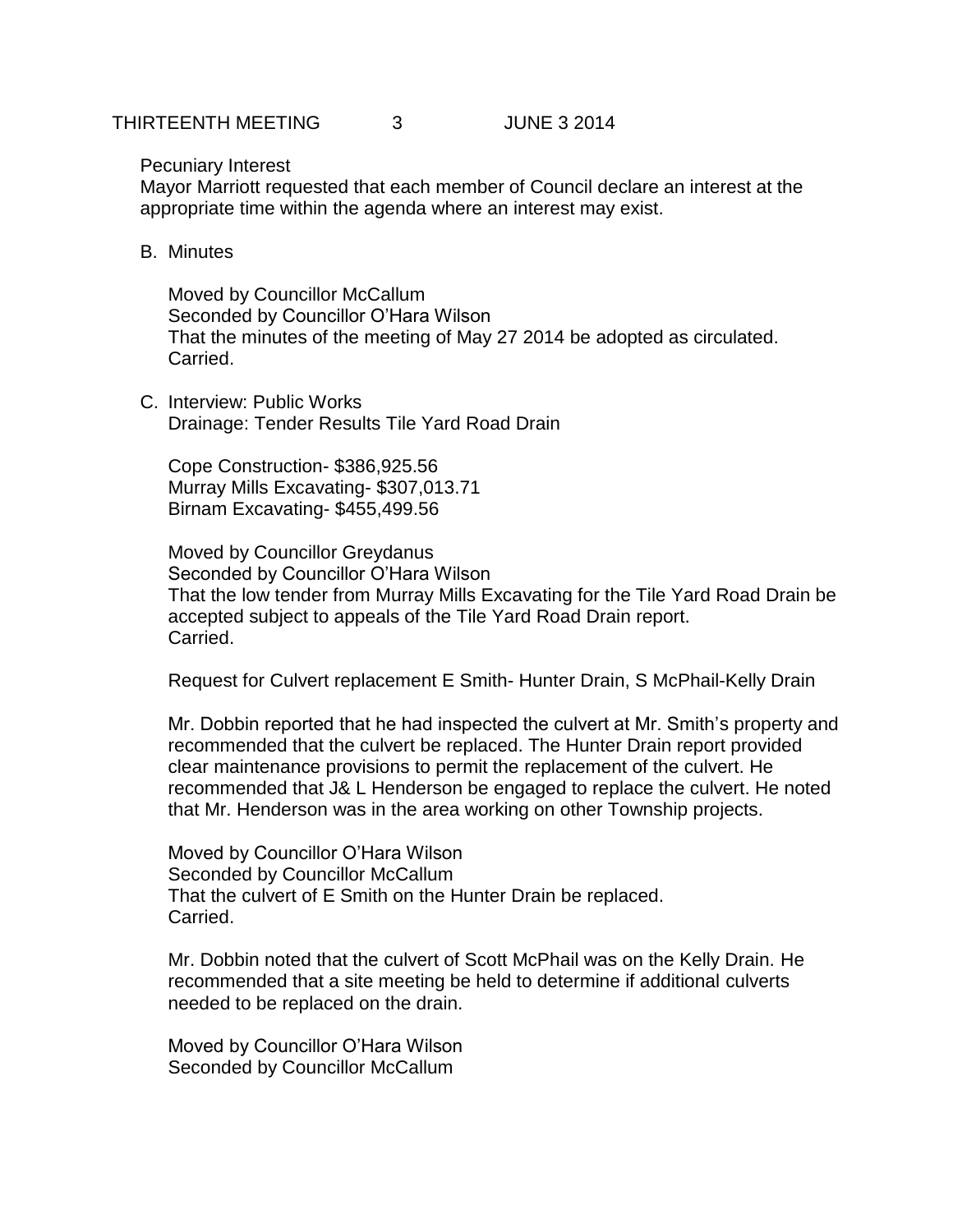That a site meeting be held on the Kelly Drain with Councillor Greydanus as the Council representative. Carried.

Site Meeting: Downie Drain, Noble Wooley Drain

Mr. Dobbin reported that a site meeting had been held on the Downie Drain. He recommended that the Downie Drain be cleaned. He noted that there may be a need to clean the Simpson Drain to provide outlet for the water from the Downie Drain. A discussion took place in regards to the inclusion of the Simpson Drain on the spray list for 2014.

Moved by Councillor McCallum Seconded by Councillor Greydanus That pricing be obtained for the cleaning of the Downie Drain. Carried.

The Engineer reported on the site meeting for the Noble Wooley Drain. He noted that both Scott Campbell and Charlie Zavitz had requested that the drain be cleaned from the Zavitz property south of LaSalle Line north to the 13<sup>th</sup> Concession.

Moved by Councillor Greydanus Seconded by Councillor O'Hara Wilson That pricing be obtained for the cleaning of portions of the Noble Wooley Drain. Carried.

Tenders were reviewed for the Fox Creek Drain and the Damphouse Drain.

Fox Creek: Van Bree Drainage: \$31,631.45 A.G. Hayter: \$33,335.00 J & L Henderson: \$ 25,937.95

Damphouse Drain: Van Bree Drainage: \$ 19,075.00 A.G. Hayter: \$19,040.50 Arnold Syer: \$ 12,010.20

Moved by Councillor McCallum Seconded by Councillor Greydanus That the low tender from J & L Henderson be accepted on the Fox Creek Drain and that the low tender from Arnold Syer be accepted on the Damphouse Drain Carried.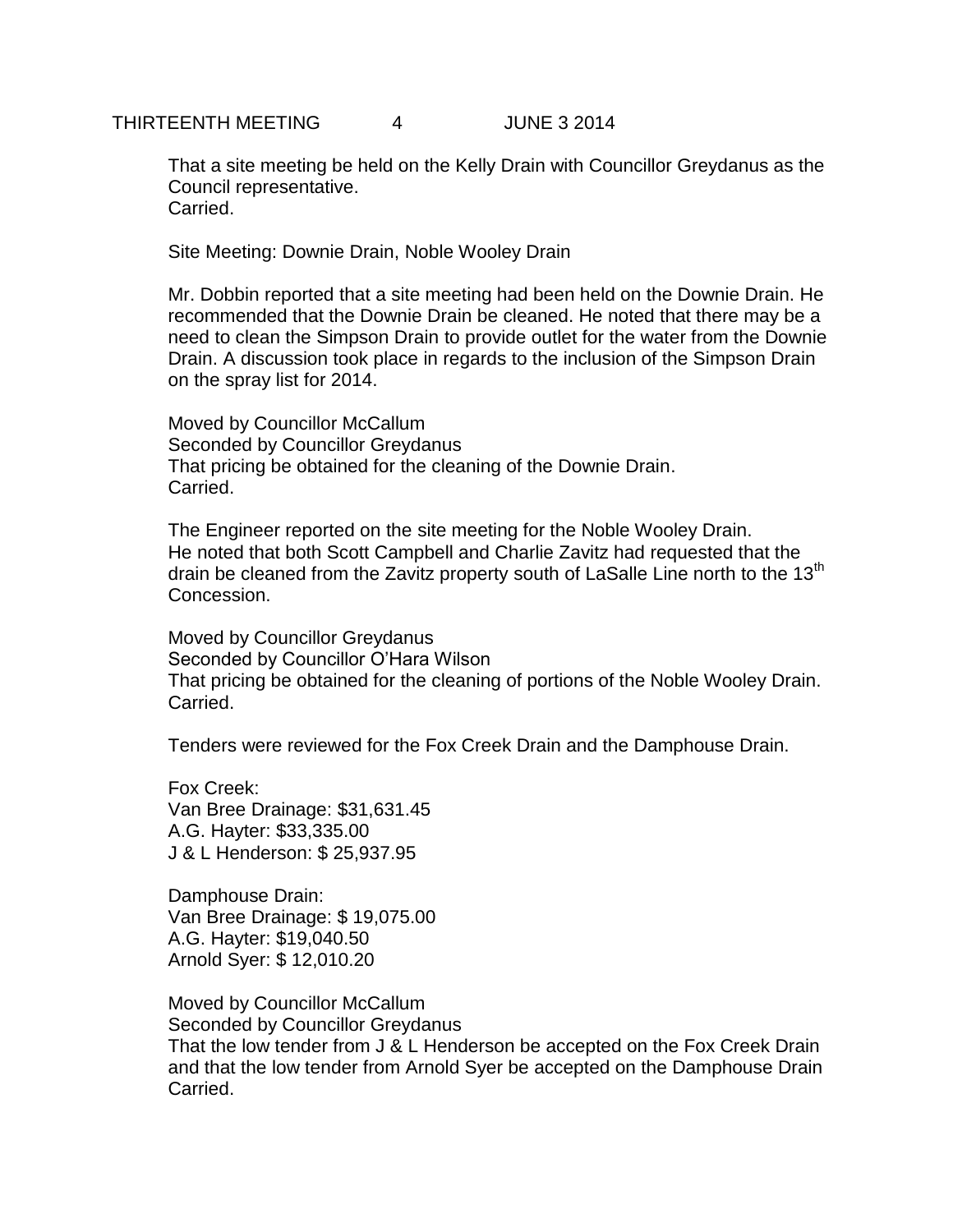Councillor McCallum questioned the status of the gravel pit survey. Mr. Dobbin reported that the work had not been completed to date.

Roads:

Tenders: Churchill Line and Shiloh Line Asphalt The Road Superintendent reported that the asphalt tenders would be received on June 12 2014.

Update on application of gravel

The Road Superintendent reported that over 7,000 tonnes of gravel remained to be applied to Township roads.

Oil Springs Line- road surface

The Road Superintendent reported that the cost to grind and place additional gravel on Oil Springs Line from Marthaville Road to Tile Yard Road would be \$16,000.

Moved by Councillor Greydanus Seconded by Councillor O'Hara Wilson That the Road Superintendent proceed to grind the surface treatment on Oil Springs Line from Marthaville Road to Tile Yard Road. Carried.

The Road Superintendent requested that after the removal of the surface that the road speed be established at 60 km per hour.

The Road Superintendent noted that the dust suppressant would be applied to the gravel roads once the placement of aggregate was completed.

## D. Correspondence for information:

- 1. St Clair Region Conservation Authority minutes Apr 17-14
- 2. Independent Electricity System Operator 2013 Annual Report
- 3. Sarnia Lambton Research Park Graduate Student Symposium
- 4. County of Lambton Newsletter May 2014
- 5. County of Lambton Citizen Group recognized by Warden
- 6. AMO- Gas Tax payment
- 7. OGRA Rural Transportation Forums

Moved by Councillor Greydanus Seconded by Councillor O'Hara Wilson That correspondence items 1-7 be received and filed. Carried.

E. Correspondence requiring motions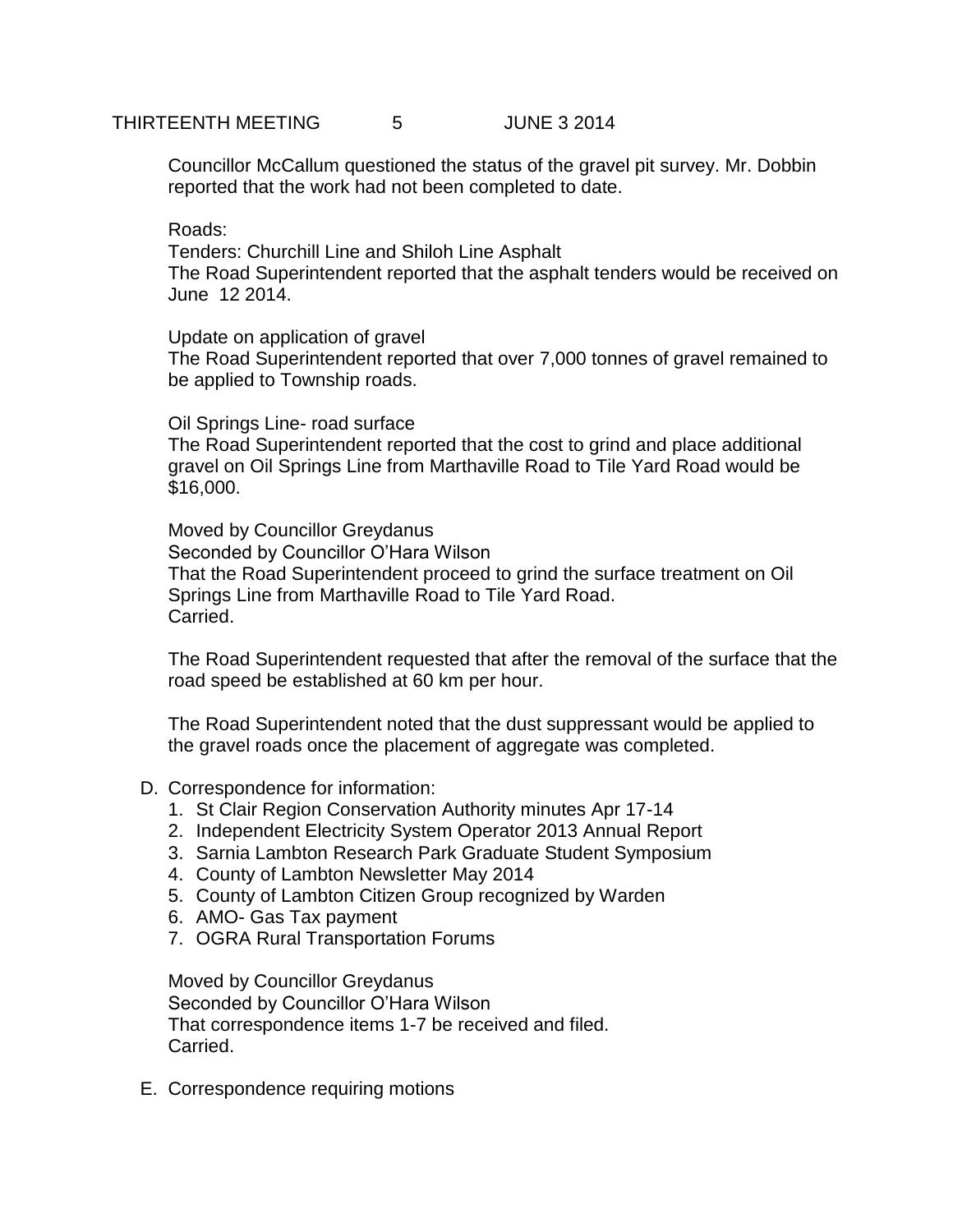THIRTEENTH MEETING 6 JUNE 3 2014

F. Accounts

Moved by Councillor McCallum Seconded by Councillor Greydanus That the accounts be paid as circulated: Cheque: 7174-7195: \$ 11,652.03 Cheque: 7196-7205: \$ 8,440.65 Cheque: 7206-7210: \$ 1,102.98 Carried.

- G. Bylaws
	- 1. Bylaw 18 of 2014 Noble Brownlee Drain third reading
	- 2. Bylaw 19 of 2014 Scott Dowling Drain third reading
	- 3. Bylaw 31 of 2014 Tile Loan Borrowing Bylaw
	- 4. Bylaw 32 of 2014 Tax Rate Bylaw
	- 5. Bylaw 33 of 2014 Confirmation Bylaw
	- 6. Bylaw 35 of 2014 A Bylaw to appoint a Deputy Clerk-Treasurer
	- 7. Bylaw 36 of 2014 Drainage Debenture Bylaw-Tuckey

Moved by Councillor Greydanus Seconded by Councillor O'Hara Wilson That first and second reading be given to Bylaws 31, 32, 33, 35 and 36 of 2014. Carried.

Moved by Councillor McCallum Seconded by Councillor O'Hara Wilson That third and final reading be given to Bylaw 18, 19, 31, 32, 33, 35 and 36 of 2014. Carried.

- H. Other Business
	- 1. 2013 Financial Statements

Moved by Councillor Greydanus Seconded by Councillor McCallum That the 2013 Financial Statements be adopted. Carried.

2. Memo Building Deposits

The Clerk discussed a recommendation to increase the refundable building deposits to encourage the finalization of the building permit process. The Clerk noted that a revised building bylaw would be prepared for Council review.